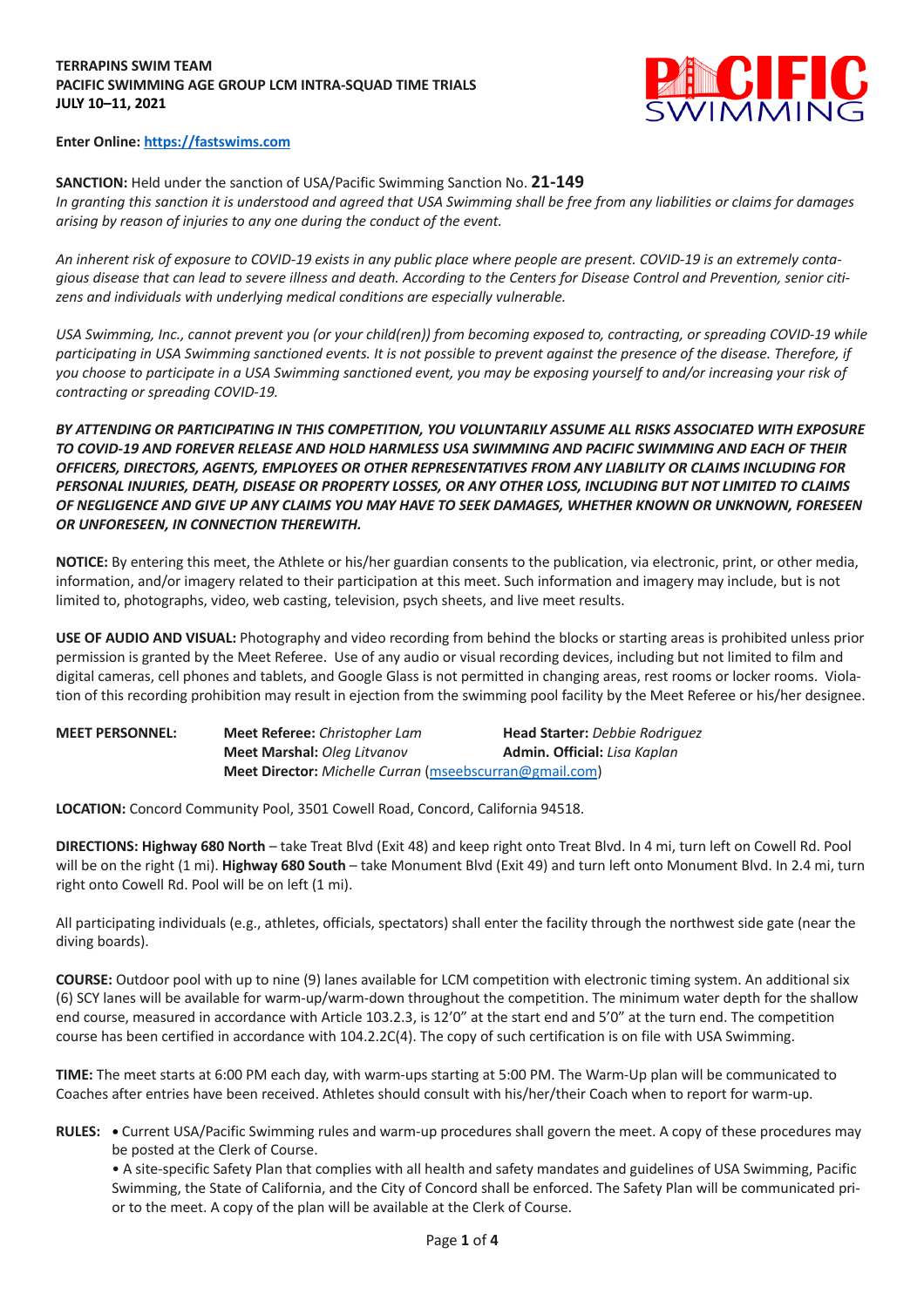• The local facility guidelines, restrictions, and interpretation of the local public health guidelines shall be followed at this meet.

• Failure to follow the City of Concord and facility-specific COVID rules for this meet – specifically face covering requirements – shall result in expulsion from the facility.

• All applicable adults participating in or associated with this meet acknowledge that they are subject to the provisions of the USA Swimming Minor Athlete Abuse Prevention Policy ("MAAPP"), and that they understand that compliance with the MAAPP policy is a condition of participation in the conduct of this competition.

• All events are **timed finals.**

• All events will be seeded **fastest to slowest.**

• Athletes 8 years may compete in up to **two (2)** events per day. Athletes 9 years and older may compete in up to **four (4)** events per day.

• If local conditions warrant, the Meet Referee, with concurrence of the Meet Director, may require a mandatory scratch-down.

• **All Coaches and Officials must wear their USA Swimming membership cards in a visible manner.**

• Spectators (e.g., parents, guardians) wearing face coverings may be permitted inside the fenced pool area, as permitted by facility staff and the City of Concord.

- Deck changes are prohibited.
- Athletes may change in bathroom stalls. Face coverings are required in locker rooms.
- Athletes may not enter the facility sooner than 15 minutes before their designated warm-up time.
- Athletes **MUST** bring their own chairs and may leave chairs overnight and for the duration of the meet.

**UNACCOMPANIED ATHLETES:** Any USA Swimming Athlete-Member competing at the meet must be accompanied by a USA Swimming Member-Coach for the purposes of Athlete supervision during warm-up, competition and warm-down. If a Coach-Member of the Athlete's USA Swimming Club does not attend the meet to serve in said supervisory capacity, it is the responsibility of the Athlete or the Athlete's legal guardian to arrange for supervision by a USA Swimming Member-Coach. The Meet Director or Meet Referee may assist the Athlete in making arrangements for such supervision; however, it is recommended that such arrangements be made in advance of the meet by the Athlete's USA Swimming Club Member-Coach.

**RACING STARTS:** Athletes must be certified by a USA Swimming member-coach as being proficient in performing a racing start or must start the race in the water. It is the responsibility of the Athlete or the Athlete's legal guardian to ensure compliance with this requirement.

**RESTRICTIONS:** • Smoking and the use of other tobacco products is prohibited on the pool deck, in the locker rooms, in spectator

- seating, on standing areas, and in all areas used by Athletes, during the meet and during warm-up periods.
- Sale and use of alcoholic beverages are prohibited in all areas of the meet venue.
- No glass containers are allowed in the meet venue.
- No propane heater is permitted except for snack bar/meet operations.
- All shelters must be properly secured.
- Deck Changes are prohibited.

• Destructive devices, to include but not limited to, explosive devices and equipment, firearms (open or concealed), blades, knives, mace, stun guns, and blunt objects are strictly prohibited in the swimming facility and its surrounding areas. If observed, the Meet Referee or his/her designee may ask that these devices be stored safely away from the public or removed from the facility. Noncompliance may result in the reporting to law enforcement authorities and ejection from the facility. Law enforcement officers (LEO) are exempt per applicable laws.

• Operation of a drone, or any other flying apparatus, is prohibited over the venue (pools, Athlete/Coach areas, Spectator areas, and open ceiling locker rooms) any time Athletes, Coaches, Officials, and/or Spectators are present.

**ELIGIBILITY**: • Athletes must be current members of USA Swimming and enter their name and registration number on the meet entry card as they are shown on their Registration Card. If this is not done, it may be difficult to match the athlete with the registration and times database. The meet host will check all athlete registrations against the SWIMS database and if not found to be registered, the Meet Director shall accept the registration at the meet (a \$10 surcharge will be added to the regular registration fee). Duplicate registrations will be refunded by mail.

• Meet is open to qualified athletes **8 years and older** registered with **Terrapins Swim Team (TERA)**. Athletes who are unattached by participating with **TERA** are eligible to compete.

- Entries with **"NO TIME"** will be **accepted.**
- Disabled athletes are welcome to attend this meet and should contact the Meet Director or Meet Referee regarding any special accommodations on entry times and seeding per Pacific Swimming policy.
- Athletes 19 years and older may compete in the meet for time only.
- The Athlete's age shall be the age on the first day of the meet.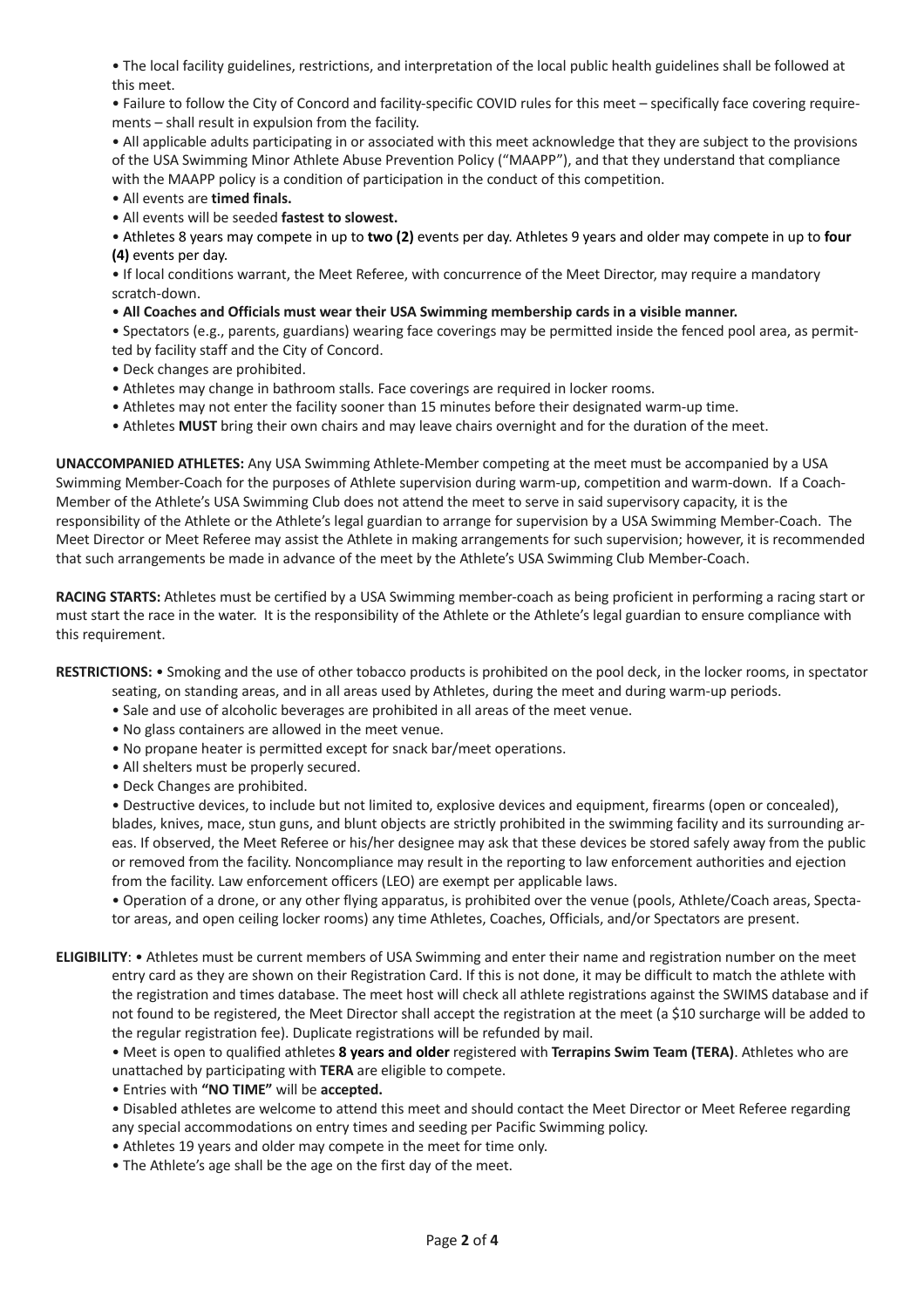**ENTRY FEES:** \$50.00 per athlete. Entries will be rejected if payment is not sent at time of request. No refunds will be made, except for mandatory scratch downs.

**ONLINE ENTRIES:** To enter online, go to https://www.fastswims.com to receive an immediate entry confirmation. This method requires payment by credit card. FastSwims charges a processing fee for this service, 6.5% of the total Entry Fees plus \$0.75 per transaction regardless of number of Athletes. Please note that the processing fee is a separate fee from the Entry Fees. Entering online is a convenience, is completely voluntary, and is in no way required or expected of an athlete by Pacific Swimming. Online entries will be accepted through **Saturday, July 03, 2021.**

**MAILED OR HAND-DELIVERED ENTRIES:** Entries must be on the attached consolidated entry form. Forms must be filled out completely and printed clearly with the Athlete's best time. Entries must be postmarked by **Thursday, July 01, 2021,** or handdelivered by **06:30 PM on Saturday, July 03, 2021.** No late entries will be accepted. Requests for confirmation of receipt of entries should include a self-addressed envelope.

**Mail entries to:** Terrapins Swim Team, P.O. Box 21127, Concord, CA 94521.

**Hand-deliver entries to:** Terrapins Coaching Staff between 04–07:00 PM at Concord Community Pool (3501 Cowell Road, Concord, CA 94518).

**CHECK-IN:** The meet shall be **pre-seeded**. Athletes shall report to the assigned area at the scheduled time for their event(s) practicing social distancing.

## **AWARDS:** None.

**ADMISSION:** Free, as permitted by facility staff and City of Concord.

**MISCELLANEOUS:** No overnight parking is allowed. Facilities will not be provided after meet hours.

## **EVENTS:**

|                      | Saturday, July 10<br><b>LCM Time Trials</b> |                    | Sunday, July 11<br><b>LCM Time Trials</b> |                      |                    |  |  |  |
|----------------------|---------------------------------------------|--------------------|-------------------------------------------|----------------------|--------------------|--|--|--|
| <b>GIRLS EVENT #</b> | <b>EVENT (LCM)</b>                          | <b>BOYS EVENT#</b> | <b>GIRLS EVENT#</b>                       | <b>EVENT (LCM)</b>   | <b>BOYS EVENT#</b> |  |  |  |
|                      | 12 & Under 50 Back                          |                    | 15                                        | 12 & Under 50 Breast | 16                 |  |  |  |
|                      | 9 & Over 100 Back                           | 4                  | 17                                        | 9 & Over 100 Breast  | 18                 |  |  |  |
|                      | 11 & Over 200 Breast                        | 6                  | 19                                        | 11 & Over 200 Back   | 20                 |  |  |  |
|                      | OPEN 50 Free                                | 8                  | 21                                        | 12 & Under 50 Fly    | 22                 |  |  |  |
| 9                    | 9 & Over 100 Free                           | 10                 | 23                                        | 9 & Over 100 Fly     | 24                 |  |  |  |
| 11                   | 11 & Over 200 Fly                           | 12                 | 25                                        | 9 & Over 200 Free    | 26                 |  |  |  |
| 13                   | 9 & Over 200 IM                             | 14                 |                                           |                      |                    |  |  |  |

Use the following URL to find time standards: https://www.pacswim.org/swim-meet-times/standards